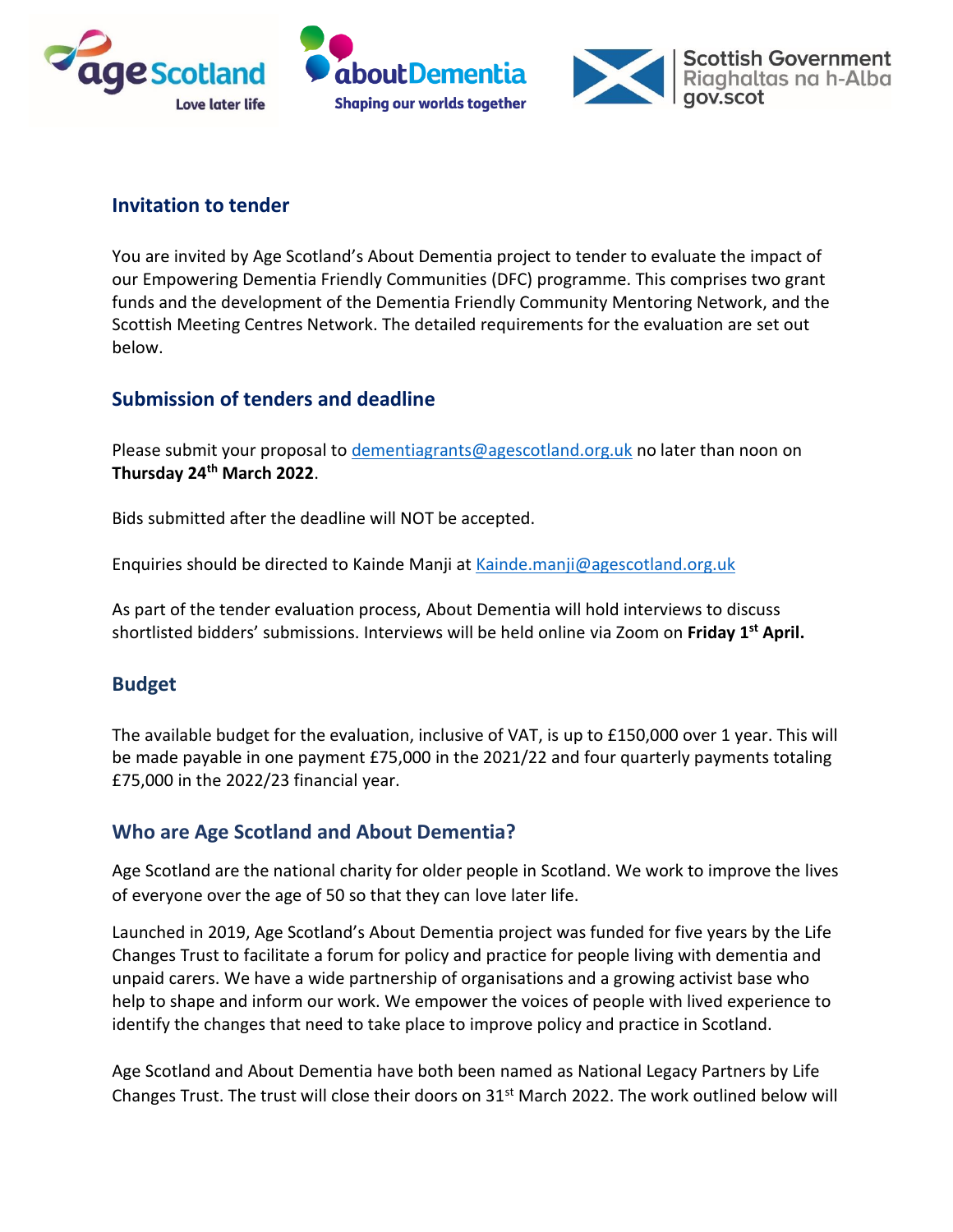enable Age Scotland/About Dementia to continue the work begun by Life Changes Trust around Dementia Friendly Communities up to March 2023.

## **Background**

Age Scotland have been awarded a grant by the Scottish Government of up to £1,000,000 over the financial year 2021/22 and 2022/23 to support and complement the delivery of Commitments 4, 5 and 11 of the [Dementia and COVID-19 Action Plan.](https://www.gov.scot/publications/dementia-covid-19-national-action-plan-continue-support-recovery-people-dementia-carers/) About Dementia, who are part of Age Scotland, will deliver this.

Broadly, the multi-strand approach suggested by Age Scotland/About Dementia and approved by Scottish Ministers shall build capacity within communities to direct and deliver local support offers. It will do this by working with people with lived experience of dementia and unpaid carers, taking a person-centred, partnership approach to funding delivery and disseminating learning to national and international audiences.

The objectives/outcomes of the Scottish Government grant is to build capacity within communities by learning from and developing existing good practice in community led support, working with people with lived experience of dementia and unpaid carers.

There are five strands of the programme. These are outlined below:

- Strand 1: Embedding International learning from Meeting Centres in Scotland (Kirrie Connections).
- Strand 2: Building sustainability in DFCs through shared learning (Age Scotland/About Dementia).
- Strand 3: Empowering DFCs (open grant application process).
- Strand 4: Traditional grant fund programme co-produced by people with lived experience.
- Strand 5: Independent Evaluation of all funding awards.

Specifically, the first three strands will attempt to embed international learning from Meeting Centres in Scotland (Kirrie Connections); build sustainability in DFCs through shared learning; and work towards empowering DFCs.

Strand 4 will focus on inspiring grassroots community activities through smaller grants and funding, while Strand 5 will independently evaluate and support the dissemination of learning nationally, with other nations of the UK and internationally. All strands of the proposal embed a commitment to include people with lived experience in the shaping and delivery of the work.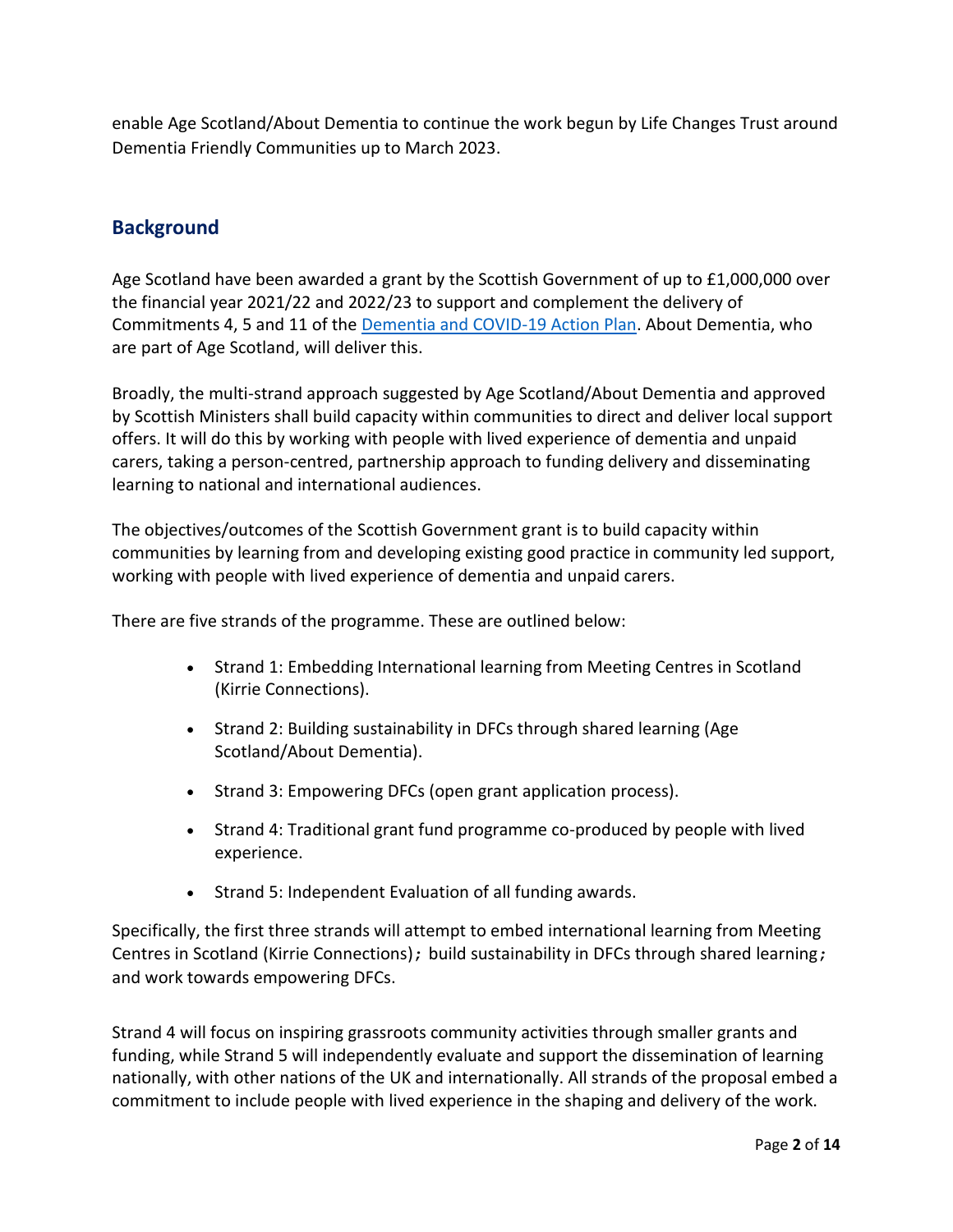The successful awardee of this tender will be responsible for the delivery of Strand 5 of this work.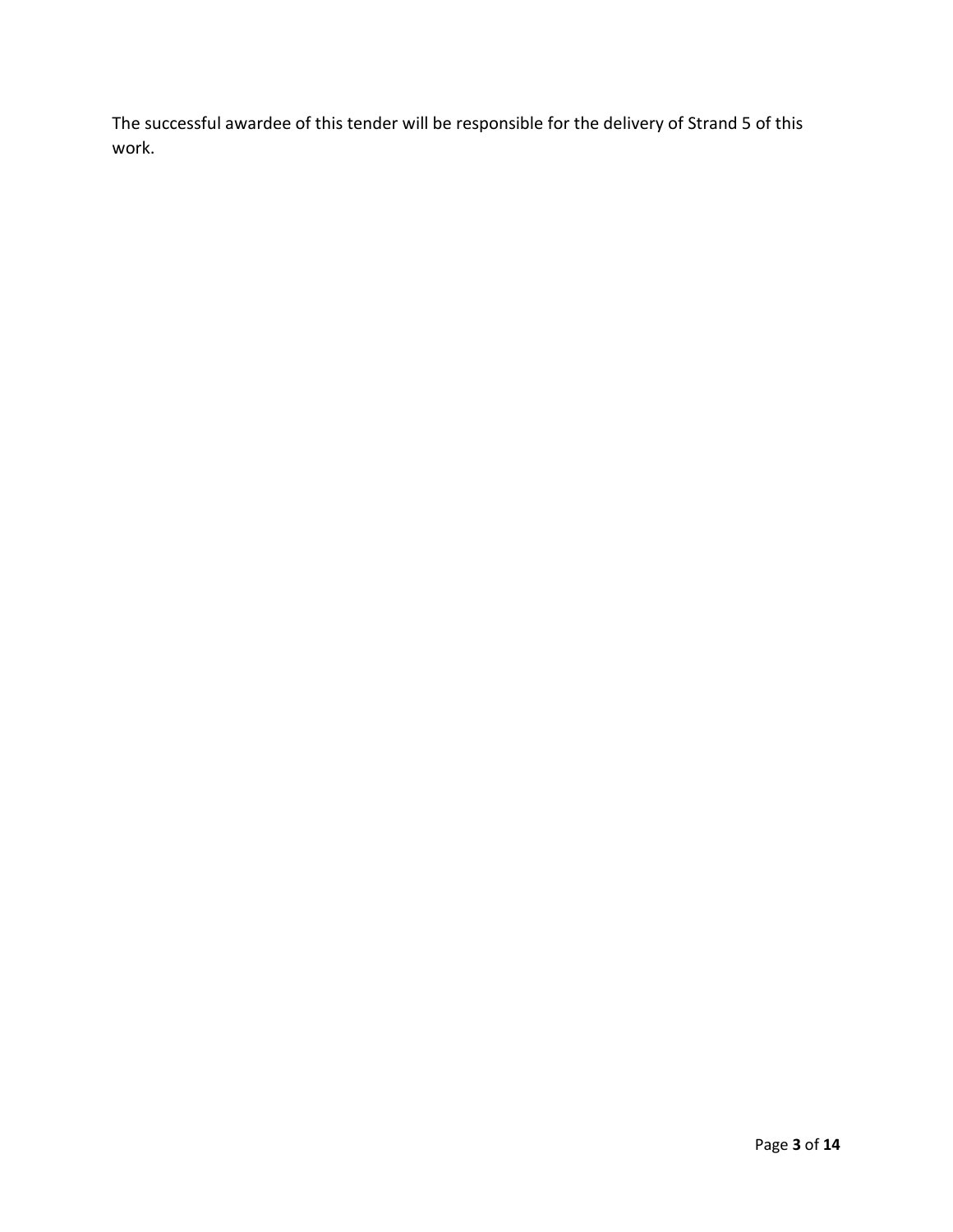### **Delivery of the work to be evaluated**

## *Strand 1: Embedding International learning from Meeting Centres in Scotland (Kirrie Connections)*

*A Meeting Centre is a local resource, operating out of ordinary community buildings, that offers on-going warm and friendly expert support to people with mild to moderate dementia and their families. At the heart of the Meeting Centre is a social club where people meet to have fun, talk to others and get help that focuses on what they need. Meeting Centres are based on sound research evidence of what helps people to cope well in adjusting to living with the symptoms and changes that dementia brings. (Meeting Centres UK)*

Meeting Centres are a form of hyper-localised, community driven post-diagnostic support (PDS). They are designed through co-production with a range of different community members and stakeholders, and often involve statutory services, though they are not driven by these. In contrast to day centres or more traditional approaches, Meeting Centres are not regulated services, but instead are community-led driven by the needs and wishes of the membership, who attend on a regular basis. The focus of support is also on both the person living with dementia, as well as family members.

The model emerged in The Netherlands in the early 1990s and has since gained international relevance with centres emerging on every continent (Brooker et al 2017). The approach has been so successful that the Dutch Government have recently committed to 80% of the population having access to a Meeting Centre by 2030. The creation of Meeting Centres in the UK has been supported by research taking place at the University of Worcester, England, with the first Scottish Meeting Centre opening in 2019 in Kirriemuir, Angus. The research in the UK and internationally has demonstrated considerable positive outcomes from involvement in meeting centres, including prevention, brain health, international cooperation and the provision of meaningful opportunities for people living with dementia through the 'Demtalent' volunteering programme.

Alongside the creation of the first Meeting Centre in Scotland, Life Changes Trust provided funding and support to Kirrie Connections, Scotland's Meeting Centre Demonstrator Site, to enable the expansion of this model across other areas in Scotland. Since that time a Scottish Meeting Centres Network has developed with 14 members, under the leadership of Kirrie Connections CEO Graham Galloway. Much of the development work has been hindered by the Pandemic, however there are now two Meeting Centres open in Scotland (Kirriemuir and Dunblane) with funding secured for a further 5 (Arbroath, Forfar, Montrose, Musselburgh and Prestwick), and a commitment from Fife Health and Social Care Partnership for the creation of 7 centres across the Kingdom.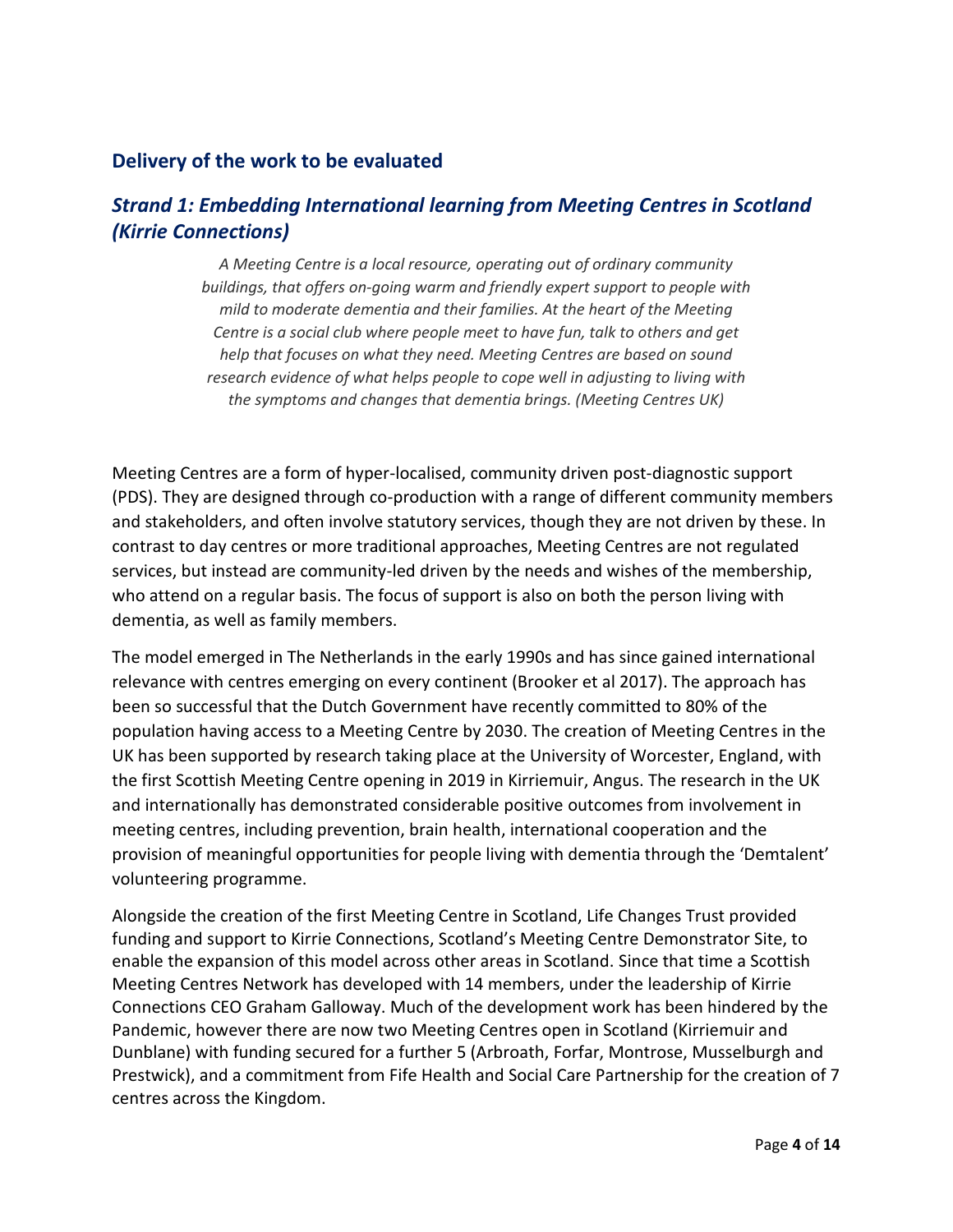A recent summit involving people living with dementia, held in Kirriemuir, demonstrated the potential for a Scottish network of Meeting Centres to be led and shaped by people with lived experience of dementia, alongside the professionals who manage the centres. This would enable people with lived experience to take a direct role in shaping the development of a Scottish model of Meeting Centres, as well as provide capacity building support to the growing numbers of new Meeting Centres across the country.

Given the existence of an embryonic network, as well as the skills and experience already in place in Kirriemuir as the Scottish Demonstrator Site, we have funded Kirrie Connections to lead on the delivery of Strand 1. This includes the following:

- The development of a national network of Meeting Centres across Scotland, involving representation and involvement of people living with dementia, family members, and Meeting Centre managers.
- Funding to enable the meaningful involvement of people living with dementia and family members within this network.
- Quarterly, in person meetings of the network at a different Meeting Centre venue in order to share learning and best practice.
- The development of a community of learning and practice to build capacity of Meeting Centre managers, and prospective managers.
- Small grants funding (to be managed by Age Scotland/About Dementia under Strand 4) and the provision of developmental support to new Meeting Centres in other parts of Scotland.
- The dissemination of evaluation evidence and learning through international knowledge exchange.

### **Term of funding: February 2022 for 12 months**

# *Strand 2: Building sustainability in Dementia Friendly Communities through shared learning (Age Scotland/About Dementia)*

Dementia Friendly Communities are well established in Scotland thanks to investment from the Life Changes Trust. The recent evaluation of this investment by Hammond Care  $(2021)^1$  has established the significant contribution made by these communities, both to individuals and families affected by dementia, as well as to enriching community life.

*Summary of key findings of the evaluation of Trust-funded DFC Projects:*

<sup>1</sup> <https://www.lifechangestrust.org.uk/dementia-friendly-communities-evidence-and-learning-0>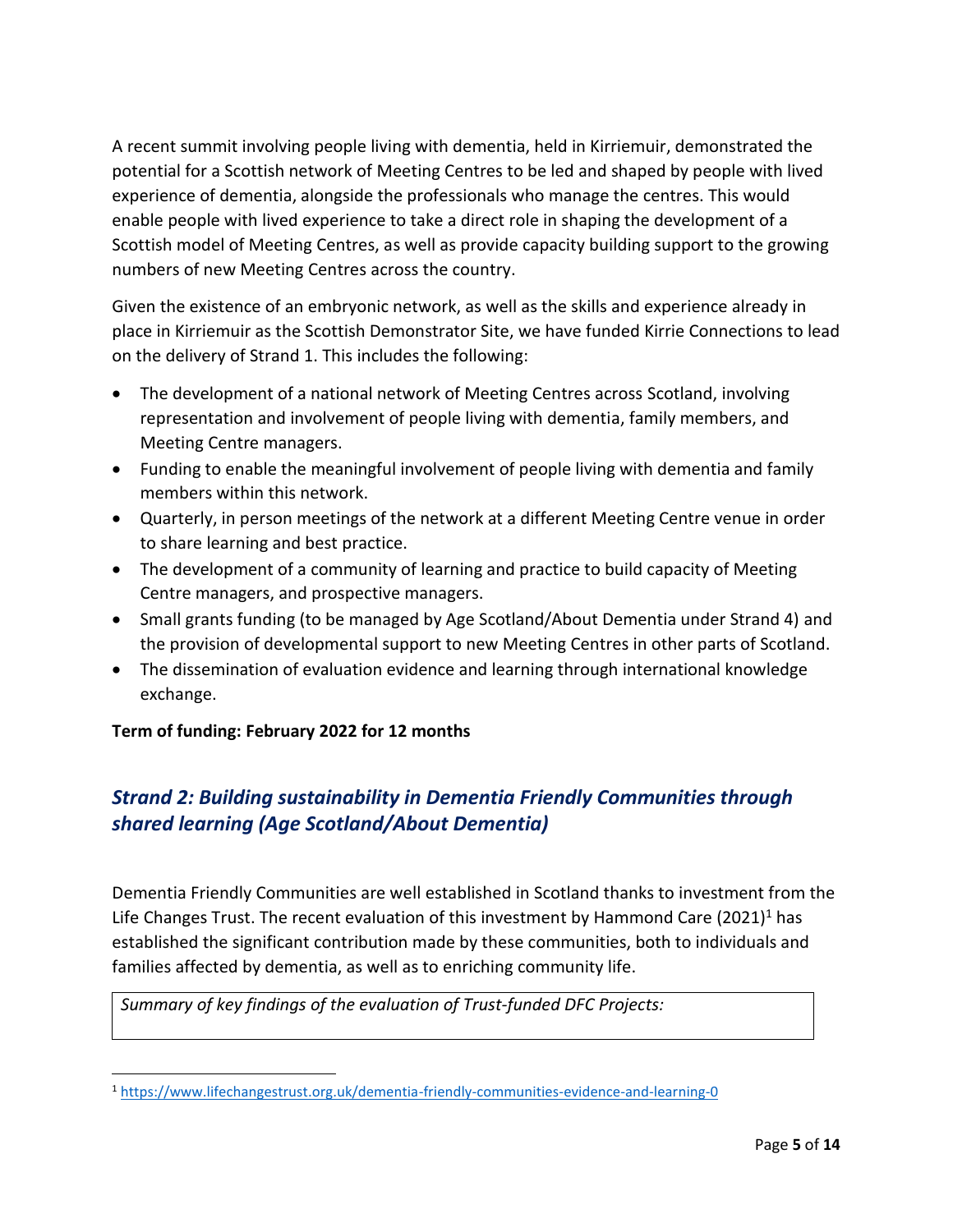- *DFCs contribute to better lives for people with dementia and unpaid carers.*
- *DFCs come in different shapes and sizes, delivering a range of diverse services and support networks across Scotland.*
- *They deliver added value to the communities they serve. Social return on investment analysis was used to explore this in some detail, bringing to life the community development focus which makes these projects so unique and diverse.*
- *Challenges are part of life and a daily part of the DFC experience and so, too, is the experience of overcoming challenges. Successful DFCs are resilient, they expect challenges, and learn from these experiences and from each other.*
- *The network experience of DFCs, created by the Life Changes Trust, provides both a catalyst and a support structure, which is then sustained by the DFCs themselves.*
- *They can deliver post-diagnostic support and create opportunities for influencing local and national policies through partnerships, and direct political activity.*
- *The Scottish approach, which is principles-based rather than rules-based, gives enough structure for DFCs to hold consistent principles but enough freedom to adapt to the needs of a local area, or community of interest, or collection of individuals.*

They also exist as a vital though under recognised form of post-diagnostic support. The activity undertaken by these communities during the recent lockdowns is further evidence of their impact, as recognised under Commitment 11 of the Scottish Government Dementia Covid-19 National Action Plan. However, there are understandable concerns about future sustainability of this approach. The Scottish Government's Communities subgroup has identified the need for sharing of learning and capacity building through mentoring as a core priority for their work. One of the principles of DFCs identified by the Life Changes Trust has been a mentoring approach to community development, empowering communities to cascade their learning to newer and budding community initiatives. We believe that this funding provides an opportunity to develop and expand support to build a learning and mentoring network to enable existing communities to achieve greater sustainability, as well as enabling new communities to become established.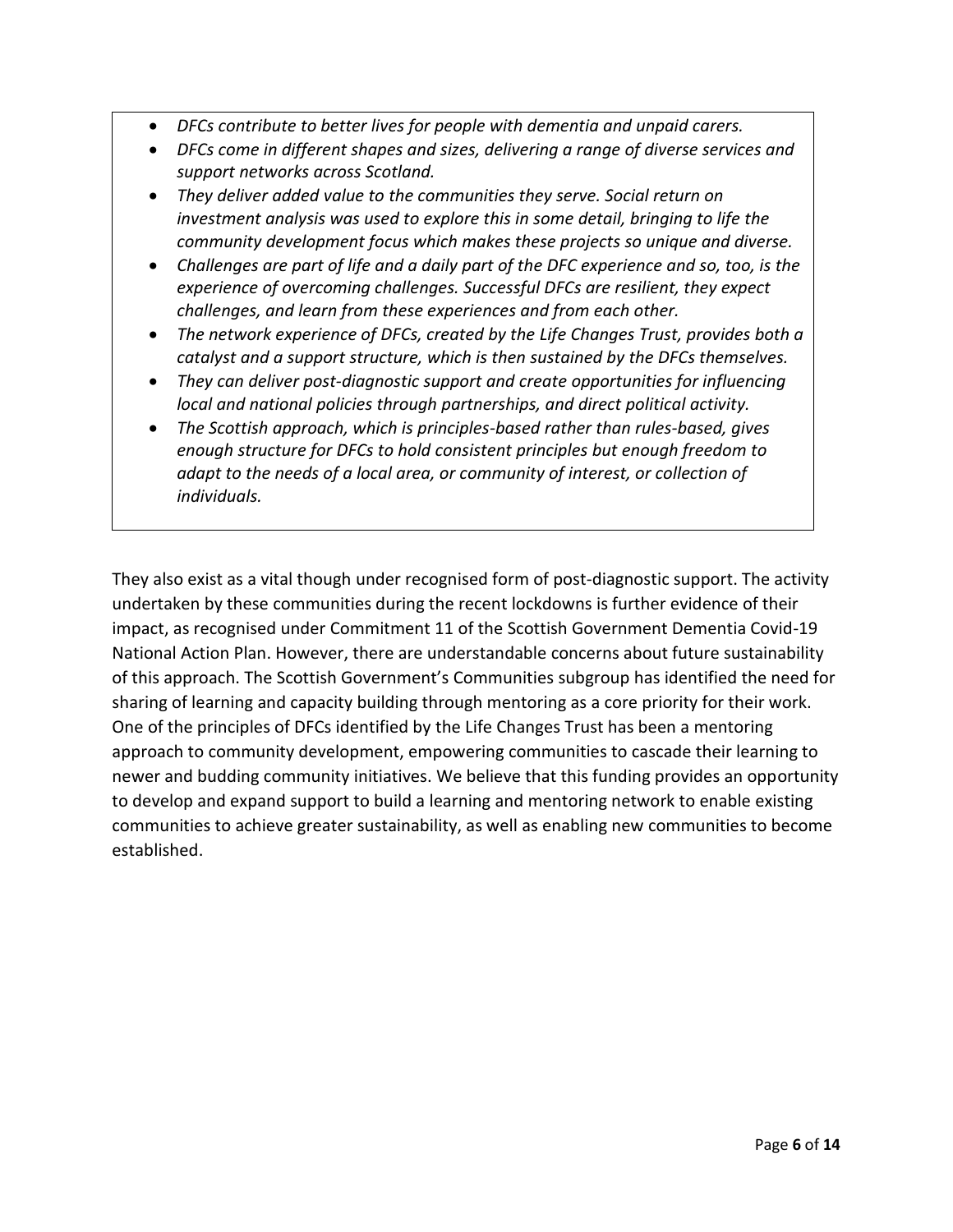The DFC model is now well established in Scotland, and exists as an evidence-informed template for emerging DFCs across Scotland.



*(Image Source: The DFC Model, in' Stories from the Dementia Friendly Communities Evaluation', Hammond Care 2021)*

We see this funding as an opportunity for policy makers to embed this model alongside support from the About Dementia, Age Scotland, and the Life Changes Trust's other National and Local Legacy Partners.

Age Scotland has significant experience of working in community development, with regional officers based across Scotland who provide hands on capacity building support to the network of Age Scotland Member Groups. About Dementia, as Life Changes Trust's National Legacy Partner, has been working for the past two years to build upon the learning generated by DFCs in Scotland (both funded through LCT and existing independently from), and as Legacy Partner will be custodians of that learning in the future. We also inherited the work of the LCT Community of Learning and Practice around DFCs and have well established relationships with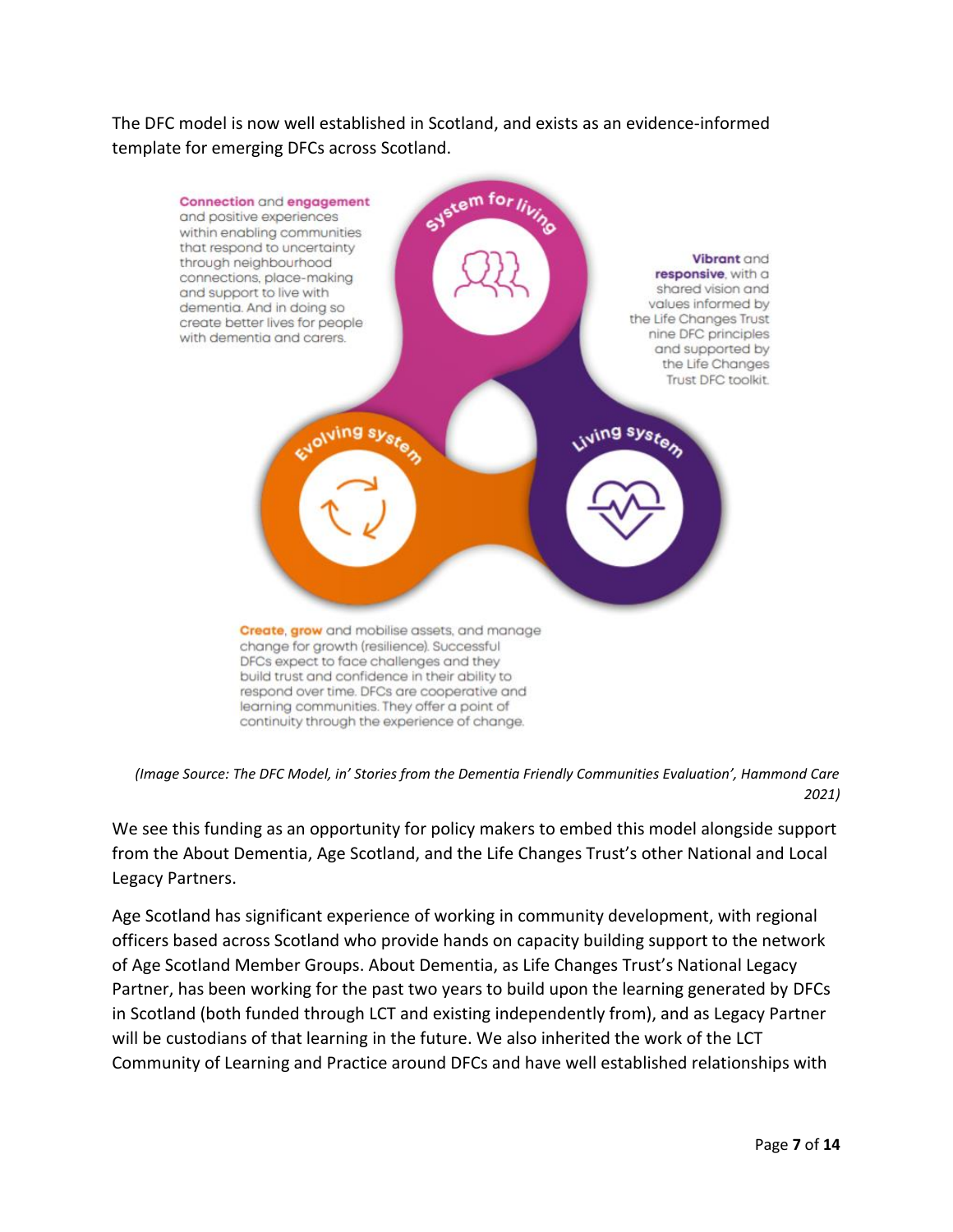those communities in the strongest position to provide the mentoring and leadership we envisage. This work includes the following elements:

- The appointment of a dedicated DFC Development Officer to facilitate the network
- Hosting of regular online network events of existing and nascent DFCs across Scotland to share learning.
- Hosting six-monthly in person regional networking events in order to share learning and provide opportunities for peer support (both for leaders of DFCs as well as members with lived experience).
- Coordinating the provision of mentoring opportunities for leaders and practitioners as well as people living with dementia and unpaid carers working to establish new communities.
- Funding and support to enable study visits to take place between DFCs to further support learning and mentoring.
- A commitment to learning and evaluation as well as integrating the learning from the Hammond Care (2021) Report and international good practice in this area.
- A clear vision of how the learning from this work would contribute to the development of policy and practice through both About Dementia and the Scottish Government Implementation and Monitoring Group, as well as a Fourth Dementia Strategy (should that be the direction of travel).

#### **Term of work: 2 years (commencing April 2022)**

## *Strand 3: Empowering Dementia Friendly Communities*

This strand focuses on empowerment of DFCs. While the model is now well established in Scotland, there continues to be work to be done to embed this across Scotland. We have issued a call for bids to support DFCs through grants in the region of £25,000 - £100,000 for a 12 month period. Grants will have to demonstrate the following:

- A commitment to involving people with lived experience in the shaping and delivery of all work.
- A strategic approach to Post-Diagnostic Support.
- The sharing of learning and practice through the DFC learning and mentoring network and About Dementia.
- A detailed plan for longer term sustainability.

Though discrete from the above work programs, this work will be highly complementary, and would provide targeted community level investment to ensuring sustainability for existing and new communities. A condition of grant will be to participate in the DFC network, but we also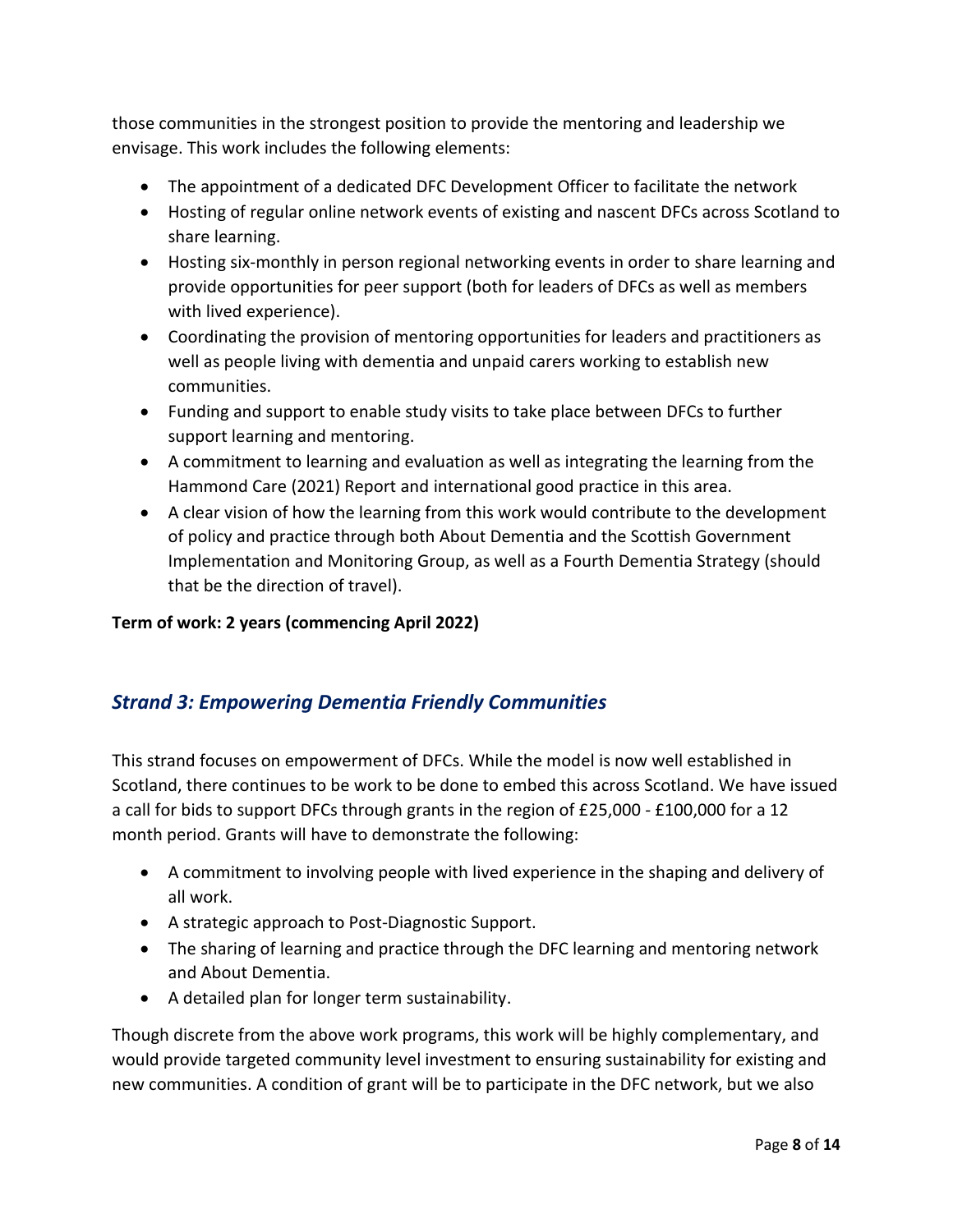see potential for these communities to evolve into Meeting Centres and draw support from the work of Strand 1 as well.

About Dementia are committed to working in co-production with people living with dementia and unpaid carers, putting their voices at the heart of all that we do. We have recently involved activist members in supporting our recruitment activity through a lived experience panel, and are taking a similar approach to making funding decisions in this project. We have appointed a panel of people with lived experience of dementia to support decision making under this stream, giving people living with dementia and unpaid carers a direct role in shaping the work of these projects.

#### **Expected date of award: March 2022**

**Term of awards: 12 months**

## *Strand 4 Inspiring Grassroots Community Activity*

This strand will comprise a small-grants programme seeking input to address the following themes:

- Place and place-making
- Peer support (with a strand each for people with dementia, and unpaid carers)
- Grass-roots community-based innovation
- Seed Funding for new Meeting Centres

Again, these themes are drawn from existing evidence from both policy and practice, including commitment 4 and 11 of the Scottish Government Dementia Covid-19 National Action Plan, the priorities identified by the Dementia and Communities subgroup, as well as enabling us to build links and integrate learning from the Housing and Dementia subgroup. About Dementia's own Befriending and Peer-Support subgroup established in August 2021 has also highlighted the benefit of small local level interventions for tackling wider structural challenges, such as loneliness and isolation. We also see this as an opportunity for embedding learning through the LCT funded Peer Support projects and the recommendations of the evaluation of this work conducted by the University of Stirling.<sup>2</sup>

In contrast to the funding available under Strand 3, we expect that the grants will be made to small, community-based and informal groups, and not just formally constituted organisations. We would plan to structure the funding available accordingly, and would expect to attract a larger number of smaller bids of between £5,000 and £20,000. As with the projects funded through Strand 3, we would expect participation in the DFC learning and mentoring network, as

<sup>2</sup> <https://www.lifechangestrust.org.uk/peer-support-evidence-and-learning-0>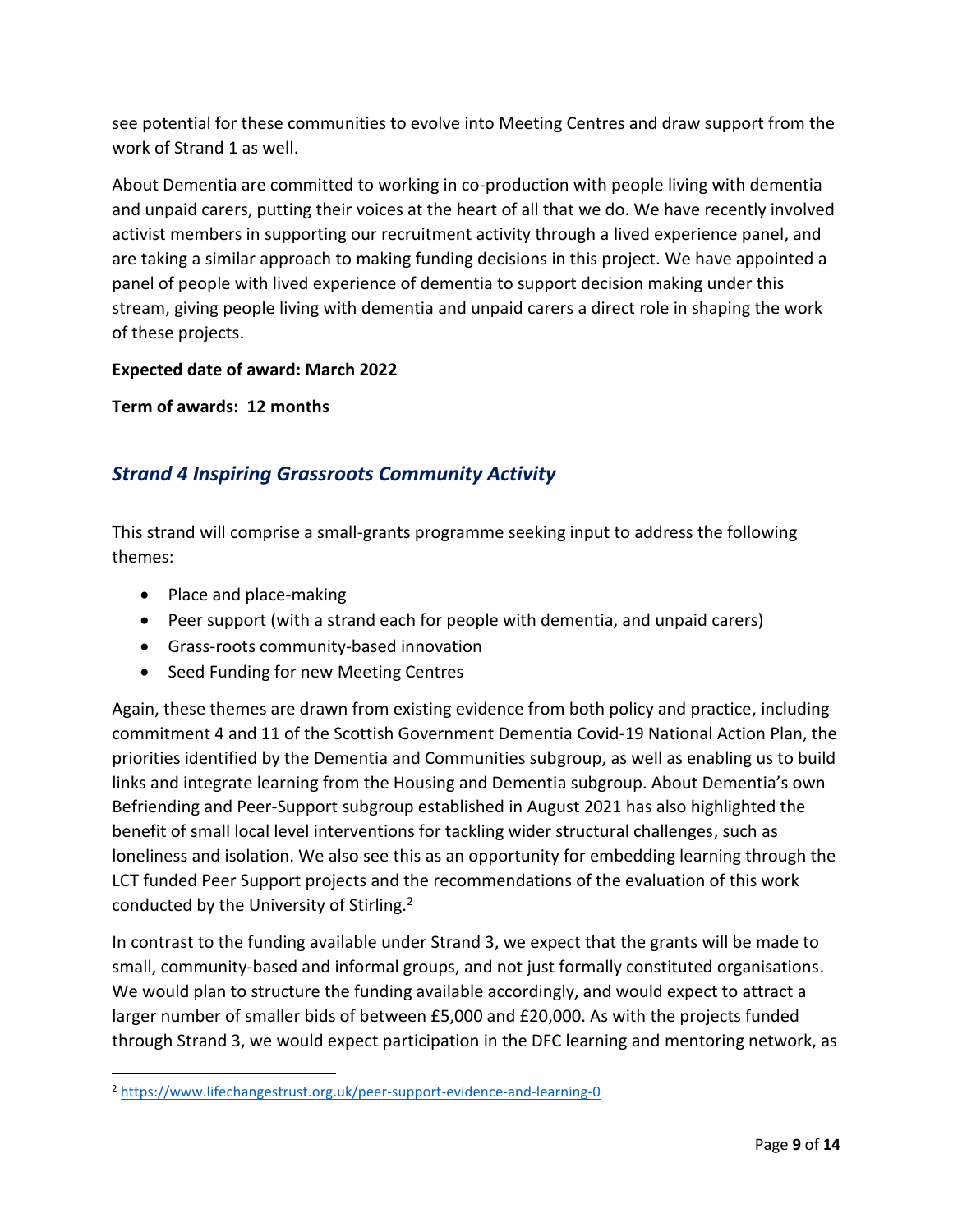well as active engagement with About Dementia. However, we also expect to take a lighter touch approach to monitoring and evaluation than for Strand 3, as we are aware that this can be challenging for smaller groups, who may be staffed by volunteers rather than salaried professionals.

These grants will be supported by our Grants and Learning Coordinator (funded by Scottish Government) who will provide ongoing support to the communities and projects funded through Strands 3 and 4, as well as working with people with lived experience to co-produce and design the grants under Strand 4, and supporting them with assessing the resulting applications.

In addition, their role will involve analysing and embedding the learning that emerges from across the 5 strands we have set out in this proposal. Again, this will support the smaller community-based groups to capture their learning in a way that is manageable. For example, we would plan for this staff member to be making regular visits to the funded projects to gather information from them directly, rather than producing detailed or lengthy evaluation reports. We will nevertheless continue to expect high standards of rigorous financial reporting.

About Dementia as a National Legacy Partner of LCT have been charged with embedding and disseminating learning from the local legacy partnerships, as well as our own ongoing work and the work of the BOLD school of leadership. The work taking place across the five strands is highly complementary to this ongoing work, and would aim to embed the learning from the activity across the strands in the same way. In 2020 LCT published five volumes known as the 'Whole Life Approach to Dementia' (Life Changes Trust 2020)<sup>3</sup>. The Grants and Learning Officer will work with the About Dementia team towards developing a second edition of this publication, and will include the learning generated from our partnership with the Scottish Government. We will then work to disseminate this learning across Government, through local authorities as well as health and social care partnerships. Given the cutting edge and innovative nature of much of this work, we will also develop plans to disseminate our learning internationally, to further contribute to Scotland's reputation for excellence in dementia policy globally.

We plan to host a learning event at the end of the funding period to allow successful awardees to share and celebrate their work, as well as to provide an accessible means of disseminating the learning. The audience will be comprised of awardees, people with lived experience, policy makers and representatives of the Scottish Government.

#### **Expected date of awards: September 2022**

**Expected term of awards: 12 months**

<sup>3</sup> <https://www.lifechangestrust.org.uk/dementia-whole-life-approach-resource-creating-better-lives>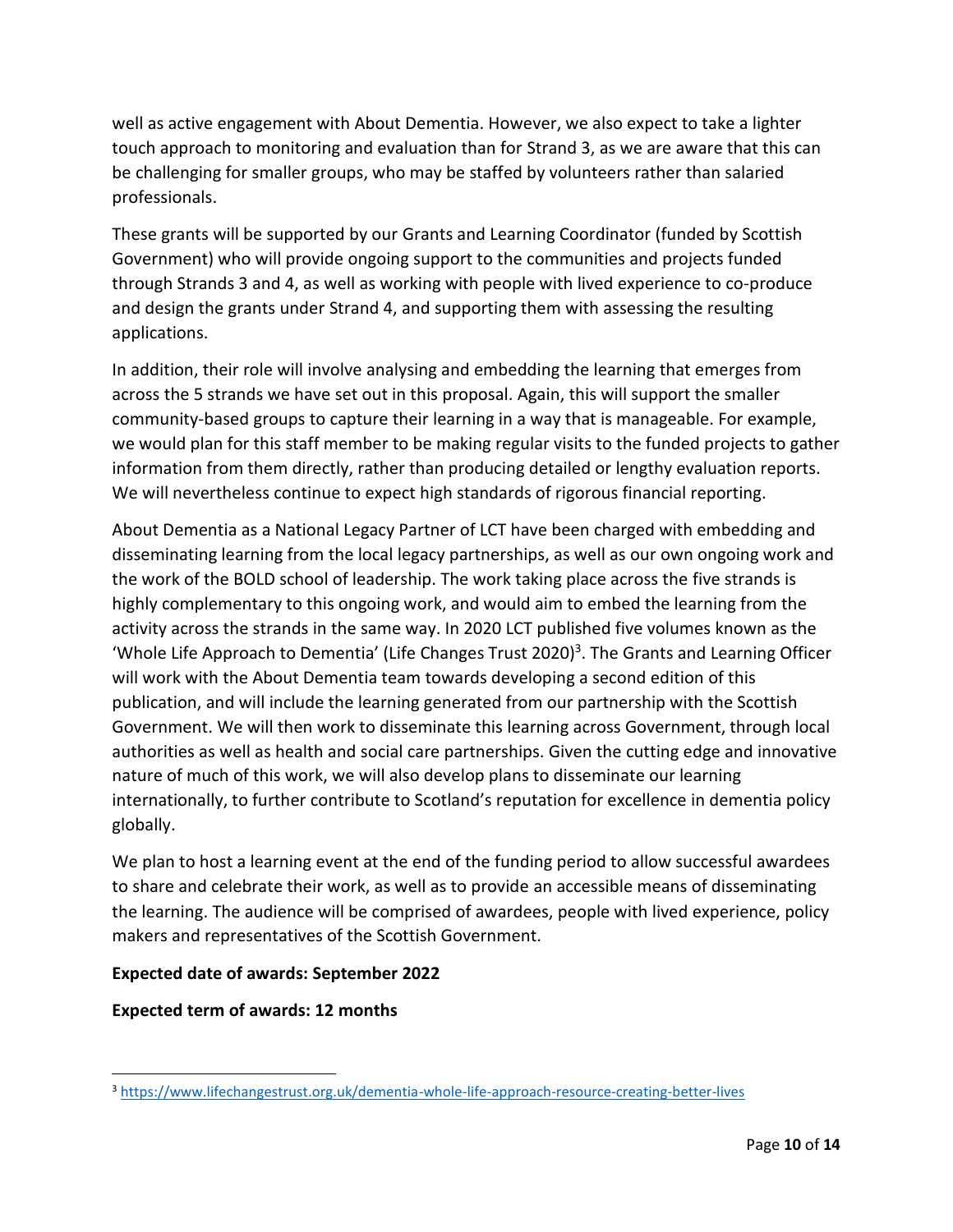## **Aim of this Evaluation**

Age Scotland/About Dementia wishes to commission an evaluation of the Empowering Dementia Friendly Communities programme funded by The Scottish Government to assess the extent to which it has achieved its stated outcomes and the impact of delivery, specifically:

- 1. To assess the extent to which Scottish Meeting Centres have grown/expanded into new areas, and the impact of this.
- 2. To assess the extent to which people living with dementia and unpaid carers have benefitted from involvement in Meeting Centres, both as attendees and through involvement in governance and the Scottish Meeting Centre Network.
- 3. To assess the extent to which people living with dementia and unpaid carers have been meaningfully involved in designing and assessing grant funding opportunities, and whether or not this has been of benefit to them.
- 4. To assess the extent to which the DFCs Network has supported the sustainability of existing DFCs and enabled the emergence of new ones.
- 5. To assess the extent to which the grants under Strand 3 have enabled the sustainability of existing DFCs and the embedding of the key outcomes of the grants.
- 6. To assess the extent to which the grants under Strand 4 have enabled new DFCs to emerge under the four key themes, and their contribution to the wider DFC movement.
- 7. Any barriers and challenges that the strands have encountered and if/how these have been overcome;
- 8. To provide clear and actionable recommendations for both policy and practice.

### **Research and Evaluation Management**

The key contact for this work within About Dementia will be Grants and Learning Coordinator (Scottish Government), Jen Kean [jennifer.kean@agescotland.org.uk](mailto:jennifer.kean@agescotland.org.uk) who will also be able to provide access to the data gathered and background documentation relevant to the evaluation.

Draft and final reports will be presented to About Dementia Project Manager Kainde Manji, and shared with relevant contacts within the Scottish Government Dementia Policy Unit.

### **Appointment and Delivery Timescales**

- Submission of tenders by email: **by noon Thursday 24th March 2022**
- Interviews: **1 st April 2022** (online on Zoom)
- Contract Awarded**: no later than 5 th April 2022**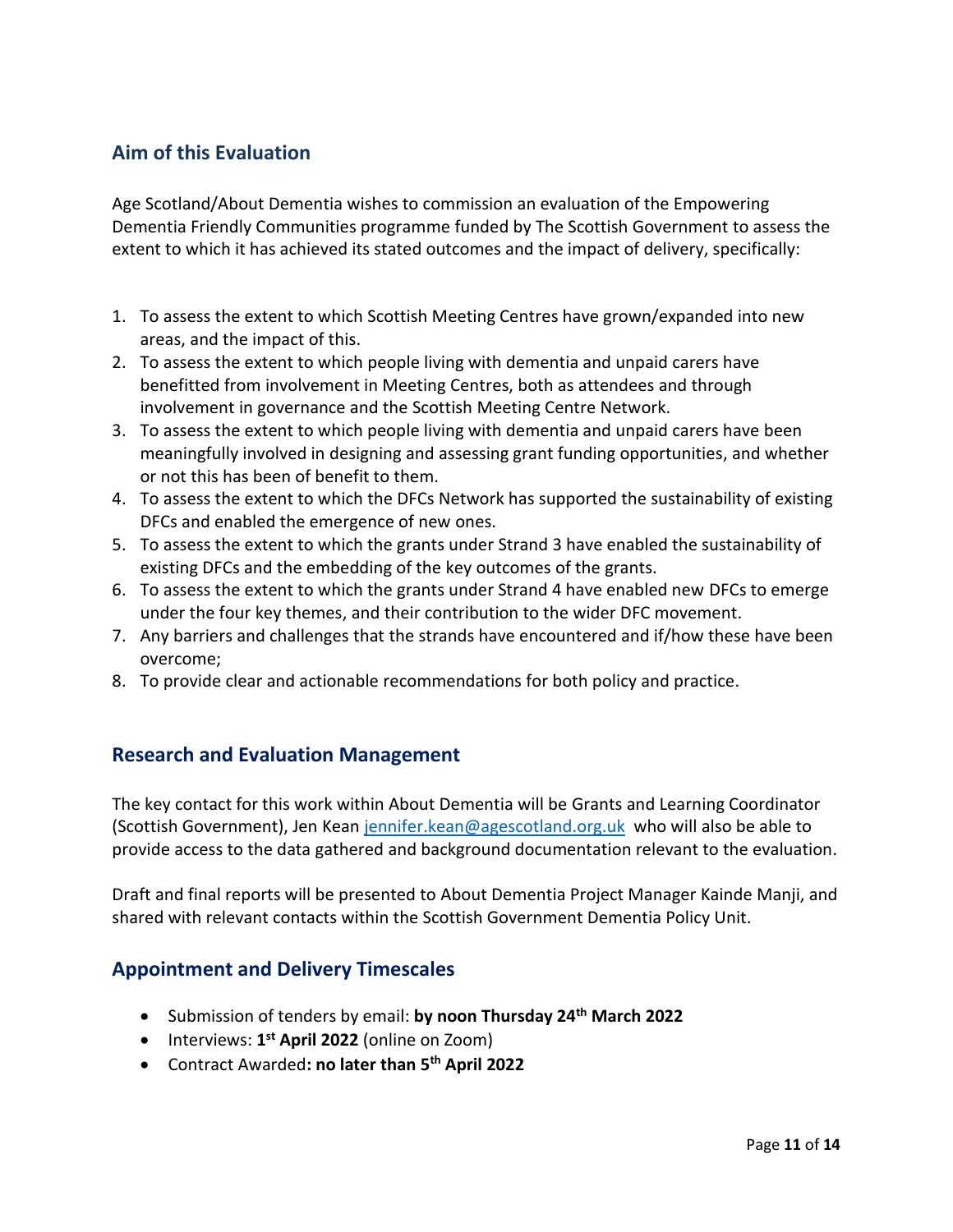## **Period of Contract**

We anticipate that the successful bidder will be involved at different stages of the delivery of this work from **7 th April 2022** and conclude their work no later than the end of **31st March 2023.**

## **Key Scoring Criteria (see Appendix for further details)**

Scoring will take account of the following:

- **Tendered price** The costs for the delivery of this evaluation broken down to indicate the staffing and how the costs will be allocated to the different tasks and stages of the evaluation. The costs should also include the day rate of all staff involved in the evaluation process and are to be stated as exclusive of VAT. Confirmation of VAT where applicable on items should be highlighted;
- **Knowledge and understanding** of the dementia policy and practice context in Scotland and the work of the partner organisations involved;
- **Experience of evaluating community based activities and grants work**
- **Proposals for capturing the experiences of people with dementia and unpaid carers**;
- **Demonstrating actual and transferable skills and knowledge;**
- **Clarity of the written proposal and ability to present it in an engaging way;**
- **Ability to work under pressure and to deliver to the proposed timeframes.**

#### **Information that must be included in your bid**

- Clear details of the methodology that you will use to meet the evaluation requirements.
- Clear evidence that you have taken account of the information and expectations outlined above.
- If the bid is from a collaboration of organisations, it should be completed and submitted by the lead partner and all other partners should be named in it. The bid should include letters from the lead member of staff/researcher in every partner organisation that clearly outlines their agreement to be involved in the work.
- Set out a clear approach to the work, with a **project plan, timelines and milestones** (taking note of the timescales we have outlined above).
- Please also submit a **risk register**. We want to see if you are able to identify where potential risks lie and what you will do to mitigate those risks.
- Clearly identify who will do what, when and where.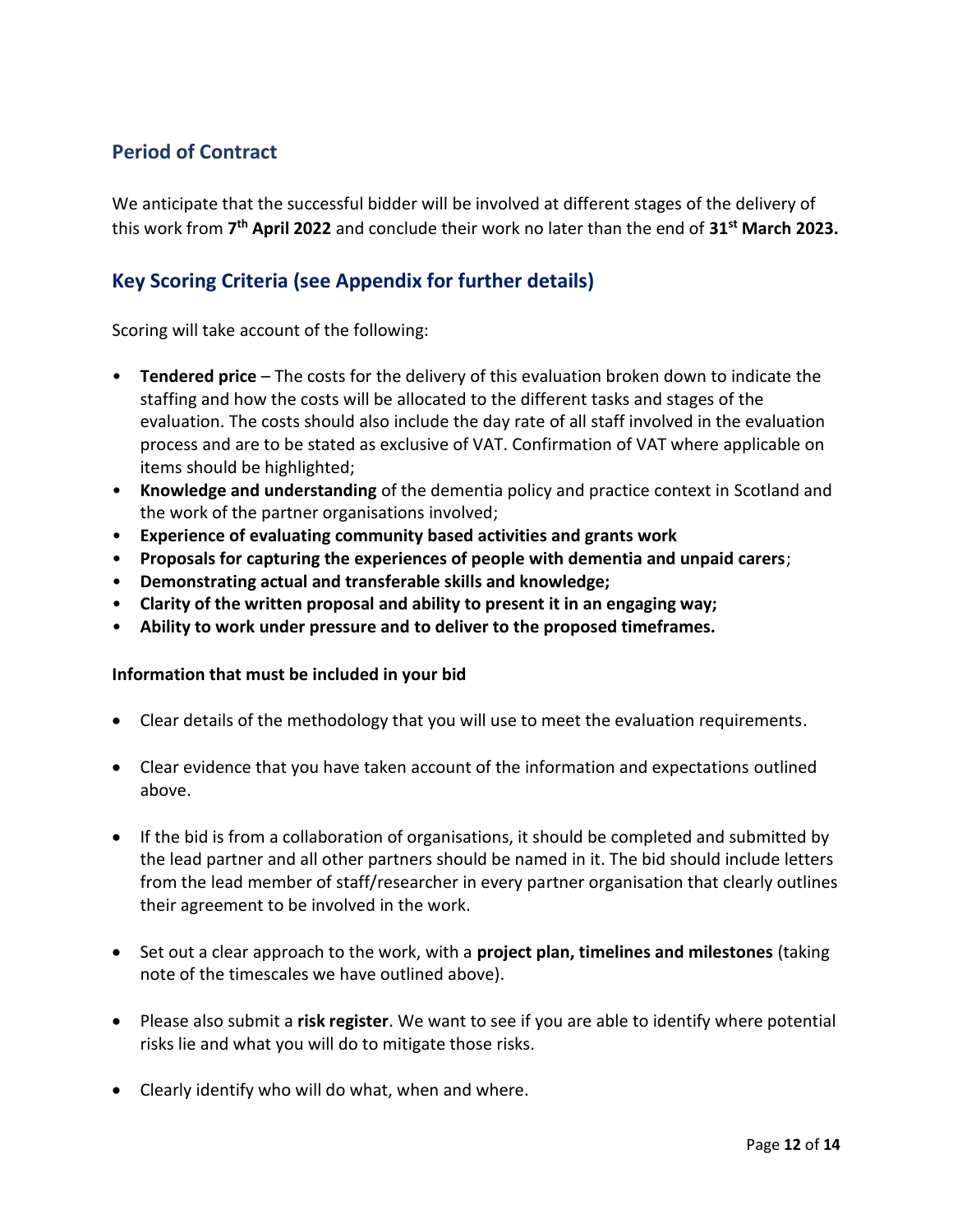- Include C.V.s for everyone who will be involved in the evaluation.
- Include a breakdown of the total cost of the work, **inclusive of VAT where it applies**.
- Outline approaches to any ethical or PVG/adult protection considerations.
- Confirm that you have a Health and Safety Policy and appropriate and adequate insurance cover in place (we will ask for evidence of these upon appointment).

## **Appendix 1**

### **Evaluation Criteria**

| <b>Area for Evaluation</b>               | <b>Maximum</b><br>score,<br>including<br>weighting |
|------------------------------------------|----------------------------------------------------|
| Value for Money                          |                                                    |
| Knowledge of Dementia policy context in  |                                                    |
| Scotland                                 |                                                    |
| Knowledge of role of Age Scotland and    |                                                    |
| <b>About Dementia</b>                    |                                                    |
| Actual or transferable experience of     |                                                    |
| similar projects                         |                                                    |
| Clarity of proposal                      |                                                    |
| Understanding of tender requirements     |                                                    |
| Ability to deliver to proposed timeframe |                                                    |
| Ability to capture the voice of people   |                                                    |
| with lived experience in the evaluation  |                                                    |
| Total                                    |                                                    |

Tenders will be evaluated against the above requirements. Each proposal will be scored according to the number of points allocated (which provides appropriate weighting to each area for evaluation).